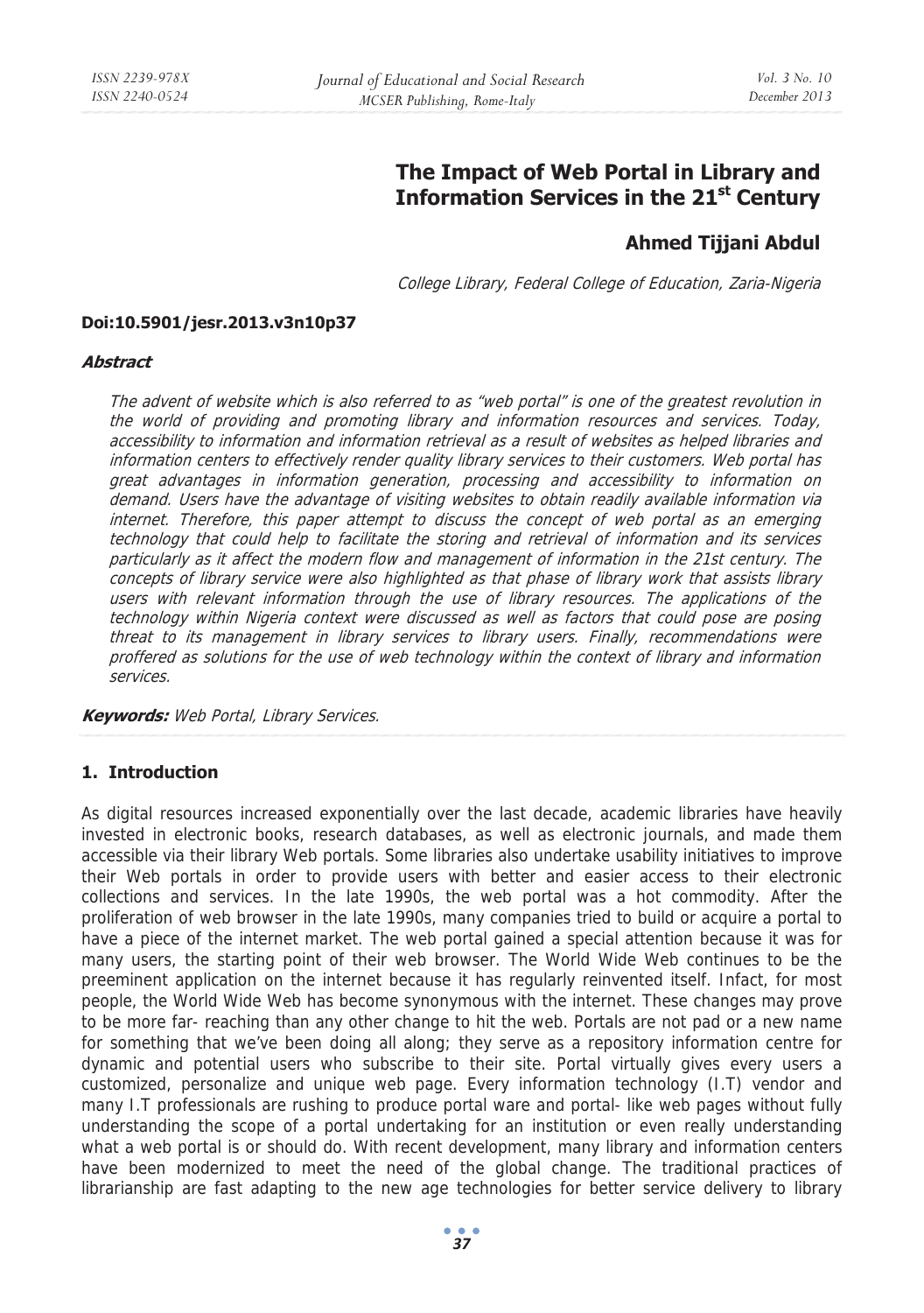users.

## **2. The Concept of Web Portal**

According to Howard (2007) web portal is a web site that brings together information from diverse sources in a unified way. Usually, each information source gets its dedicated area on the page for displaying information. Web portals offer services such as e-mail, news, stock prices, information, data bases and entertainment. According to Osuala (2006) Opines that web portal is computer files, encoded using Hypertext Mark- up Language (HTML) and containing text, graphics and sound files that is accessible through the World Wide We According to Duncan (2010) defined web portal as compendium of knowledge which exposes library customers to varieties of information on subject disciplines which they need as tools for study and research purpose. Macdonald (2009) Submitted that web portal is in contestable and indispensable in information management. While Okon (2005) define web portal as a designed site where users can easily go from one page to another navigating the information of their choices. He further explain that, web portal have the information stored into links to various topics such as news, business, sports, entertainment, finance, travel and much more. Yahoos, Google, AOL are popular portals on the internet.

 Spenser (2009) further described web portal as a site that allow global computers net work called the internet to display multi media document such as text, photographs, illustrations, video, music or computer programs. They also often include links to other site in the form of hyper text, highlighted or colour text that the users can click on with their mouse, instructing their computer to jump to the site. Richard (2008) opined that web portal is divided and categorized into three; namely:-

- 1. Personalized web portal
- 2. Customized web portal
- 3. Corporate web portal

The above were further classified into two groups. Vertical Enterprises Portals (VEPs), and Horizontal Enterprises Portals (HEPs), also called mega portal.

Horizontal Enterprises portal is a public web site that attempt to provide its users with all the services they might need. Such as net centre and my excite. All HEPs includes shopping, weather, stock prices, news, search engines, chat groups horoscopes and so forth, and they all urge you to make their page the first page you see when you use the web. They allow you to personalize the page you see by selecting the cities for which you would like the weather, choosing the stocks and news sources you'd like to display. Some HEPs lets you do extensive personalization, allowing you to build multiple stock portfolios and see frequently updated valuations. Typically, but not always, the personalization is held in web cookies that are stored on local computer. Accessing a HEPs from another computer loses all your personalization. HEP always include advertising that pays for the portal and their goal is to attract as many eyes balls as possible. HEPs do not allow academic or corporate employees access to every thing they really need on the web. Much of what an employee needs on the web is specific to where he or she works and his or her role in that organization, for example, if an employee working in the department of a university could only have access to information that concern his or her department and related to his or her job in the university because it has been codified and personalized. On the other hand if an employee is in need of information outside the scope of his department and roles, he or she would have to restore to the use of Vertical Enterprises Portals(VEPs).

Vertical Enterprises Portals (VEP) is a portal that delivers organization- specific information in a user-centric way. Whereas HEPs looks the same to all who first enter it, VEPs looks quite different. Unlike HEPs, VEPs require authentication for access. When a user logs on to VEPs, it produces a customized portal page, tailored to the user who logged on. It knows a great deal about the user who logged on because the user is a member of the organization that produced the VEPs. A customized web portal is done by the portal soft wares knowledge of an authenticated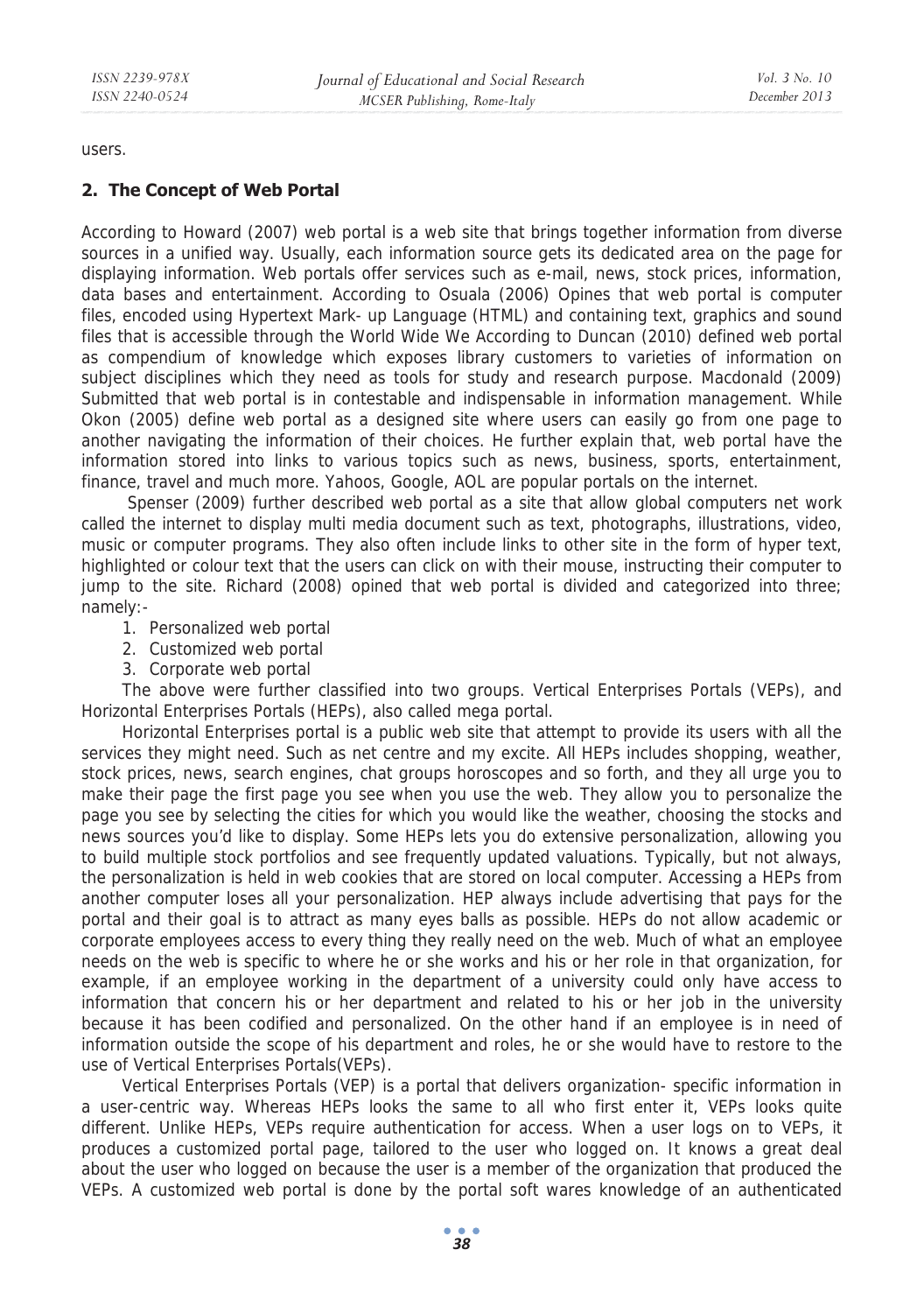portal user, when you authenticate to a vertical portal, it can gain access to a great deal of information about you and present you with a customized portal page. The portal customization engine that resides on the portals application server is responsible for determining each user's roles, responsibilities, work flow, and the information that the person is authorize to access. HEPs have little or no customization, since the initially have access to very little information about you. A VEP is a single page with access to all the information and the applications a user commonly needs. It will contain alert, navigation tabs and icons, directories, graphics and links.

# **3. Concept of Library Services**

James (2008) defined library services as varied activities that is rendered to library users for effective and efficient patronage and given the required information for research work. Akintunde (2004) opines that, library services in many tertiary institutions have either earned the institution accreditation or failed them in the provision of effective and efficient services for academic excellence. In another development, Mohammed(2011) in his lectures delivered to undergraduate students on security and preservation of library resources said that, library services are categorized into two namely, solicited and unsolicited library services. Solicited library services are those services that are mandatory and compulsory for any library to provide for its users. Services such as reference services, bibliographic services, current awareness services, reader services, information services, bindery services, indexing and abstracting services, document delivery services, inter library loan services, internet services, lending services, online public access catalogue(OPAC), photocopying services, research advisory services, referrer services.etc. Unsolicited library services are those services that are not mandatory and compulsory for library to provide for its user but it add more value to the mandatory library services. These services are as follows:- Book talk, Display and Exhibition, TV show and radio services, Teleconferencing, Extension services such as film show, puppet shows, picture book time, story telling etc.

# **4. Library and Information Application in the age of Science and Technology**

It has become pertinent and necessary for library and librarian to move from the traditional way of acquiring, processing, storing and dissemination of information to a modern way through the use of computers and communication technologies. More so, that users' are no longer coming to the library to obtain and acquire relevant information in text using various text books, journals, and magazines. They prefer to use their computers, phones, other storage facilities in their domain without covering much distance to get their needed information.

The adoption and use of these technologies made library and information centers to be recognized as information scientist because they adapt to any changes so as to pursue effective and efficient service delivery to their patrons or customers. The integration and adoption of this technology into library services has not only improved library services, but also added more value to the profession of library and information science. Web portal was adopted to complement and supplement the traditional way to a modern conducive and stressless way of obtaining information.

Williams (2009) opined that, the introduction of web portal into library has greatly enhanced the efficiency and effectiveness of library services. Client can get satisfactory answer to their queries within the shortest time. Librarian can perform their services more efficiently. Among the greatest benefit of internet to library services is the inexpensive way to communicate with other internet users world wide. It is used to obtain important resources for teaching and learning in schools. It is possible to send out orders to publishers and producers of teaching and learning materials and equipment.

Thompson (2011) submitted that, services such as ordering and processing of library materials are made easier through internet. Libraries using appropriate commercial databases can locate selected materials and send out e-mail orders to publishers. Reference services and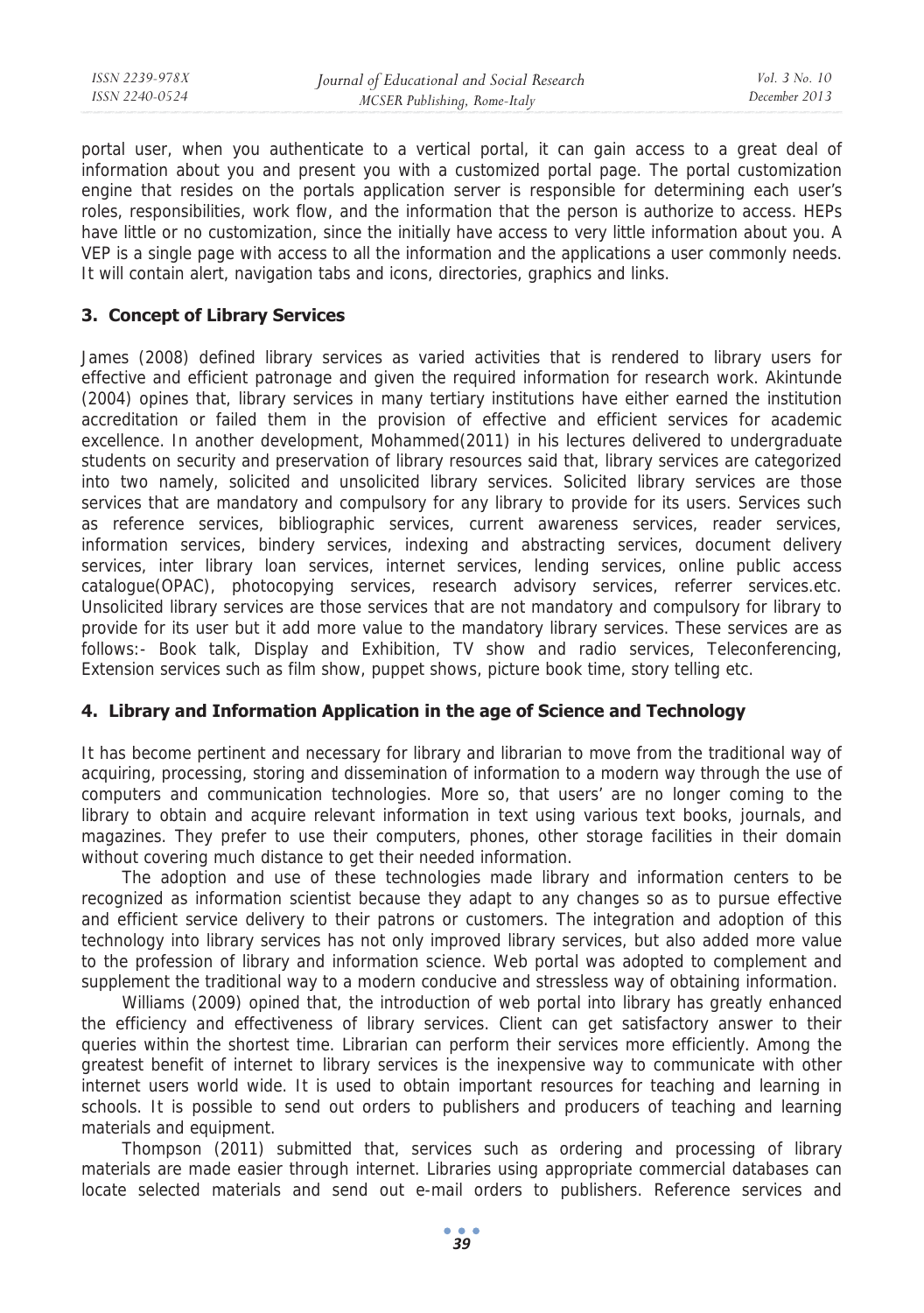resources are moving away from its conventional book formant to electronic format. When there is a need, information obtained can be printed. Students, teachers and other researcher can look up items of interest in electronic encyclopedias. Articles on particular subjects from a variety of publication could be called without having to buy the publication. Services offered by the internet is the World Wide Web using a technique that will underline or highlight a word, a phrase or an image in the document. The highlighted word or image is a clue to the user. The document can be fetched and displayed immediately for the reader irrespective of its location. It links you to the actual documents, not just the reference to them. The web also support the storage and retrieval or playing of photographs, graphics, animations.etc. This service greatly helps the library in disseminating information to library users

# **5. Benefit of Web Portal to Library Services**

*ISSN 2239-978X ISSN 2240-0524* 

The adoption and integration of web portal into library services has changed and improved the phase of providing or making information available to users and these are:-

- 1. It has improved speed limitation in searching and retrieving information.
- 2. It has encouraged resource sharing among two or more libraries.
- 3. It has added more value to information professional.
- 4. It has increase users patronage with the view of accessing library collections.
- 5. It has enable sending and receiving of information within a short period of time.
- 6. It has made ordering and processing of library materials easier.

In a related development (2008) identified the benefit of web portal as follows:

- 1. Web Portal provides information on all subject discipline
- 2. Web Portal address saves time in searching and retrieving information
- 3. Web Portal exposes users to many researches
- 4. Web Portal provide addresses for accessibility
- 5. Web Portal can be connected to web cam camera for photographic information
- 6. Web Portal promote good information management
- 7. Web portal technology is highly flexible as you can search for different information at a time.
- 8. Once the server is "on" you can manipulate web site to your advantage.

# **6. Global Implication of Web Portal in Providing Library Services**

The trends of librarianship in library and information centre require much more than the traditional way of providing and disseminating information to their customers. But looking at the implication of web portal, one will be curious in asking such questions as; will librarians and information professionals practice librarianship and still be relevant without adopting this technology; can they render services as the traditional way and still be current?. Patrick (2008) submitted that global web portal has changed the way we handle information. The world is referred to as" Global Village" therefore; web portal has created a situation of open communication and interaction among members of the community. In a related development Murray (2009) observed that web portal has nothing to do with distance barrier. People all over the world can connect to the web without problem of getting different kinds of information. Web portal exposes internet users to various kinds of web sites. Dennis (2010) agrees with Murray (2009) but stressed that web portal should present its information comprehensively and well organize. The web site should give details of how to access web site and get relevant information for career development.

 Today, many libraries have come into lime light because of the adoption and application of new technology in providing library service. The implication means that no printed books or other printed materials of any kind will be use in the library, no one including the staff will be allow to bring any of those materials into the library, information will be available only in digital format and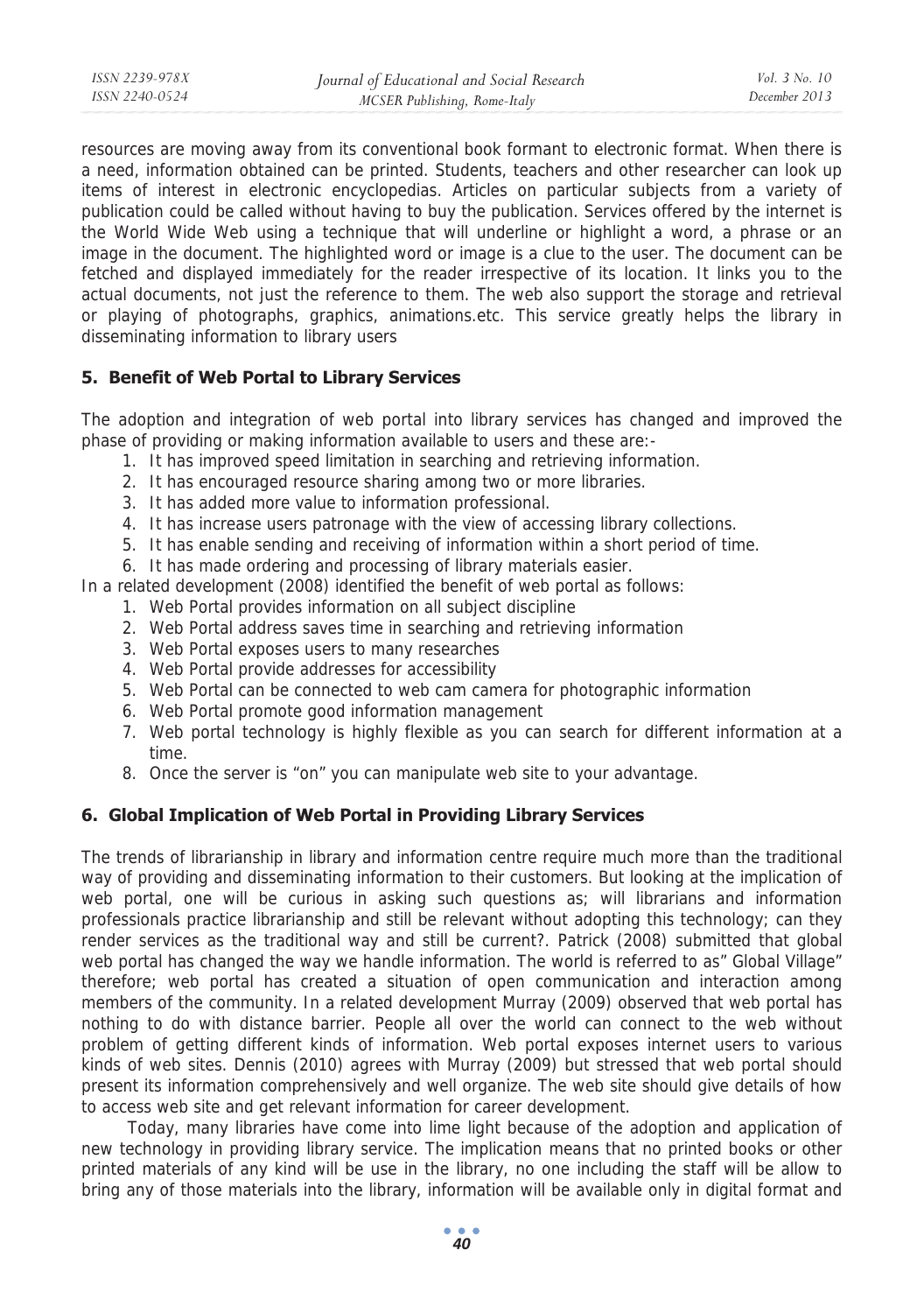accessible only electronically. The library will have no photocopying machines, no computer printers, and no provision for the receipt of mail and no waste baskets and recycling bins. Neither staff nor users will be allowed to bring note books or any other form of paper into the library. Only personal data assistance, computer and other paper- free electronic devices may be used to bring information into, or, take information out of the library or information centers.

# **7. Application of the Technology within Nigeria Context**

In context to Nigeria as a developing country, web portal has been accommodated, adopted, in most academic institution (both private and public), companies, hospitals, and government agencies, but the syndrome of maintenance culture, funding is inadequate, staff are not qualified to operate the equipment, the problem of obsoleteness' is causing more harm than good. Most web portals are designed for commercial purposes so as to inform their customers on latest development as regards to goods and services. It is also used in transacting business such as buying and selling of products. Nigeria as nation is also faced with the problem of insufficient power supply and problem of connectivities thereby putting the customers at disadvantage than advantage. For Nigeria to adapt to this technology, training retraining of information professional need to be made so as to meet the main stream of digital revolution because library services today require more global networking in delivery effective and efficient services.

# **8. Challenges of Web Portal in the Provision of Library Services**

In as much as web portal initiative is good; there are observed obstacle that can render library services ineffective and disappointing among which are;

- 1. Problem of dialoging among librarians for improve library services
- 2. Problem of enacting a policy mandating libraries to adopt web portal in providing library services to customers.
- 3. Problem of qualified staff in the management of information resources using Web Portal technology.
- 4. The problem of interrupted power supply particularly in Nigeria
- 5. Problem of maintenance culture as web portal require good maintenance for sustainability and development.
- 6. Web Portal can be affected by bandwidth as the bigger the bandwidth the wider the area network.
- 7. Web Portal is expensive to manage as it requires constant activation from time to time.
- 8. Problem of constant power supply to operate the technology without interruption.

## **9. Conclusion**

In Africa and, particularly, Nigeria, adoption and adaption of web portal is the case; Nonetheless, significant progress will have to be made for Nigerians libraries to be in the main stream of the digital revolution. Library services require more global networking in delivering service. Cost of technological infrastructure and services, dwindling financial resources, all contribute to inefficiency of staff and the technology to function properly even when they are made available for effective library services, electricity (power supply) is another problematic phenomenon, therefore rendering library inefficiency in the 21<sup>st</sup> century. Librarians and other information professional needs to complement and support each other for a meaningful and functional development.

## **10. Recommendations**

The following recommendations were drawn for effective and efficient library services in the  $21<sup>st</sup>$